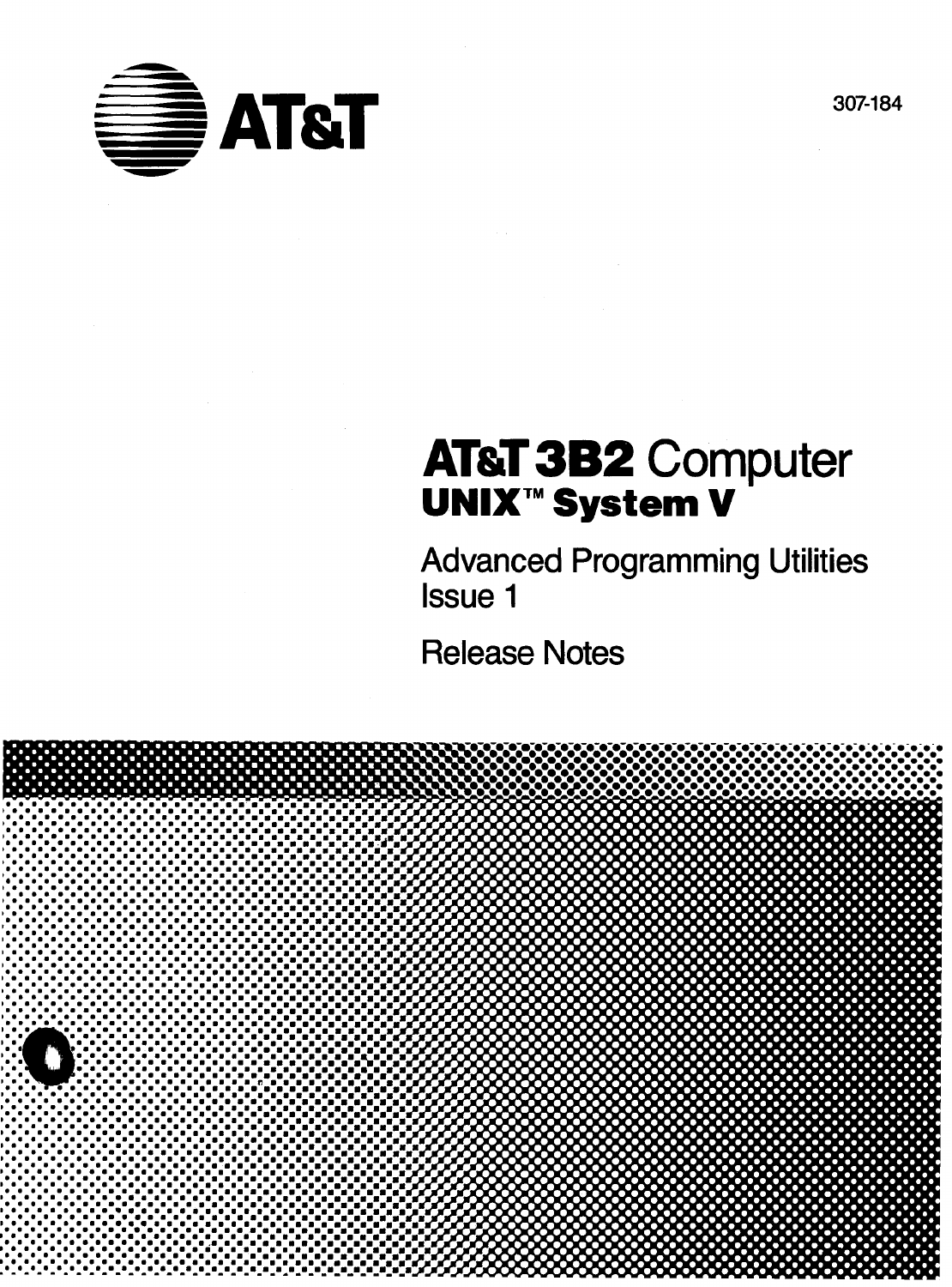©1986 AT&T All Rights Reserved Printed in USA

#### **NOTICE**

The information in this document is subject to change without notice. AT&T assumes no responsibility for any errors that may appear in this document.

 $\overline{1}$ 

UNIX is a trademark of AT&T.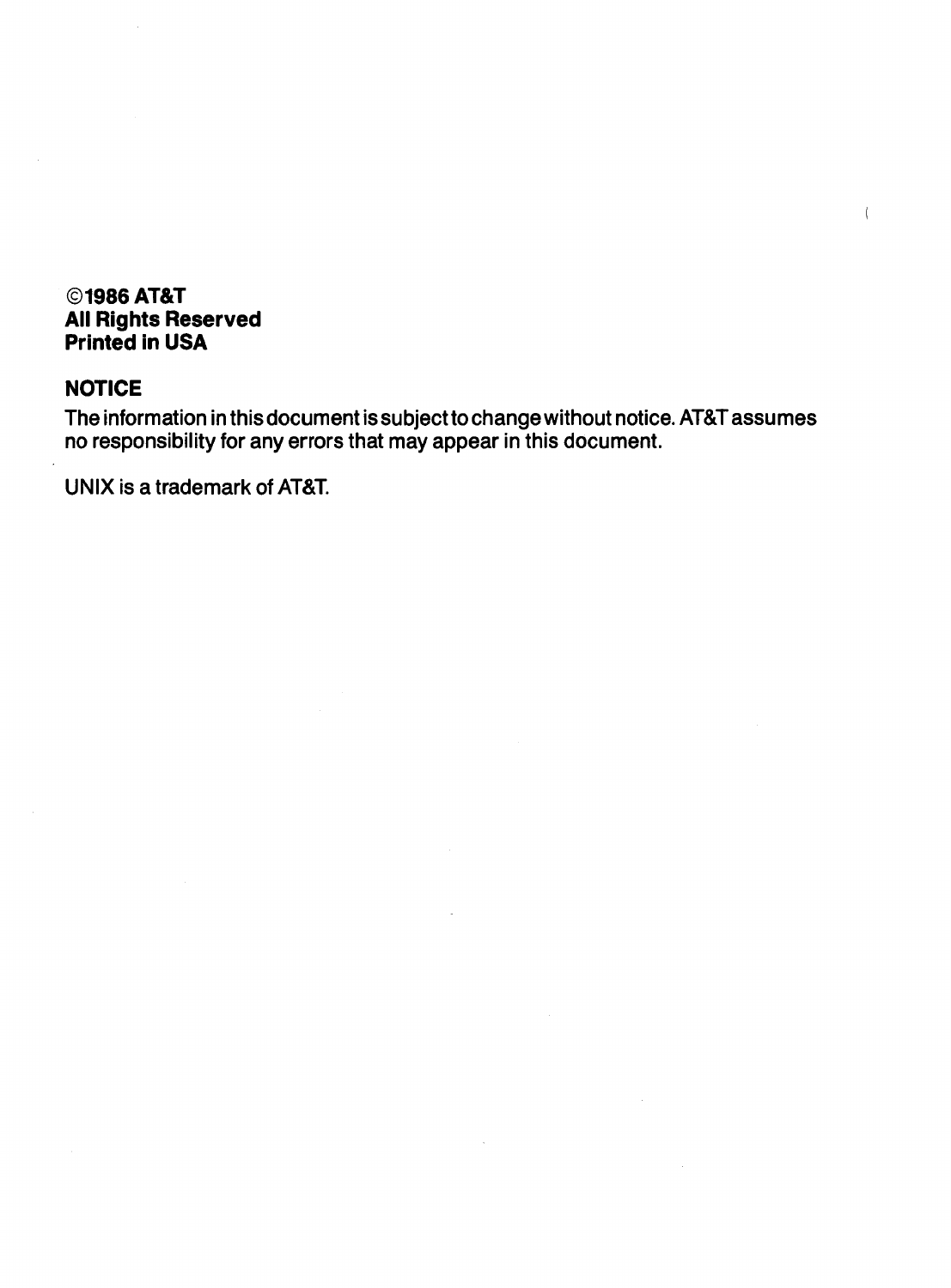# **Table of Contents**

| Introduction                                  | 1  |  |  |  |
|-----------------------------------------------|----|--|--|--|
| Overview                                      |    |  |  |  |
| Conventions Used in This Document             |    |  |  |  |
| Contents of the Release                       | 3  |  |  |  |
| Software Features                             | 5  |  |  |  |
| <b>Advanced C Utilities</b>                   | 5  |  |  |  |
| Shared Library Upward Compatibility           | 6  |  |  |  |
| <b>Extended Software Generation Utilities</b> | 7  |  |  |  |
| Source Code Control Utilities                 |    |  |  |  |
| <b>SCCS Commands</b>                          | 8  |  |  |  |
| Software Installation Information             | 10 |  |  |  |
| Prerequisites                                 | 10 |  |  |  |
| Software Dependencies                         | 10 |  |  |  |
| <b>Storage Requirements</b>                   | 10 |  |  |  |
| Installing APU                                | 11 |  |  |  |
| Software Notes                                | 12 |  |  |  |
| Documentation                                 | 16 |  |  |  |
| <b>Related Documents</b>                      | 16 |  |  |  |
| How to Order Documents                        | 17 |  |  |  |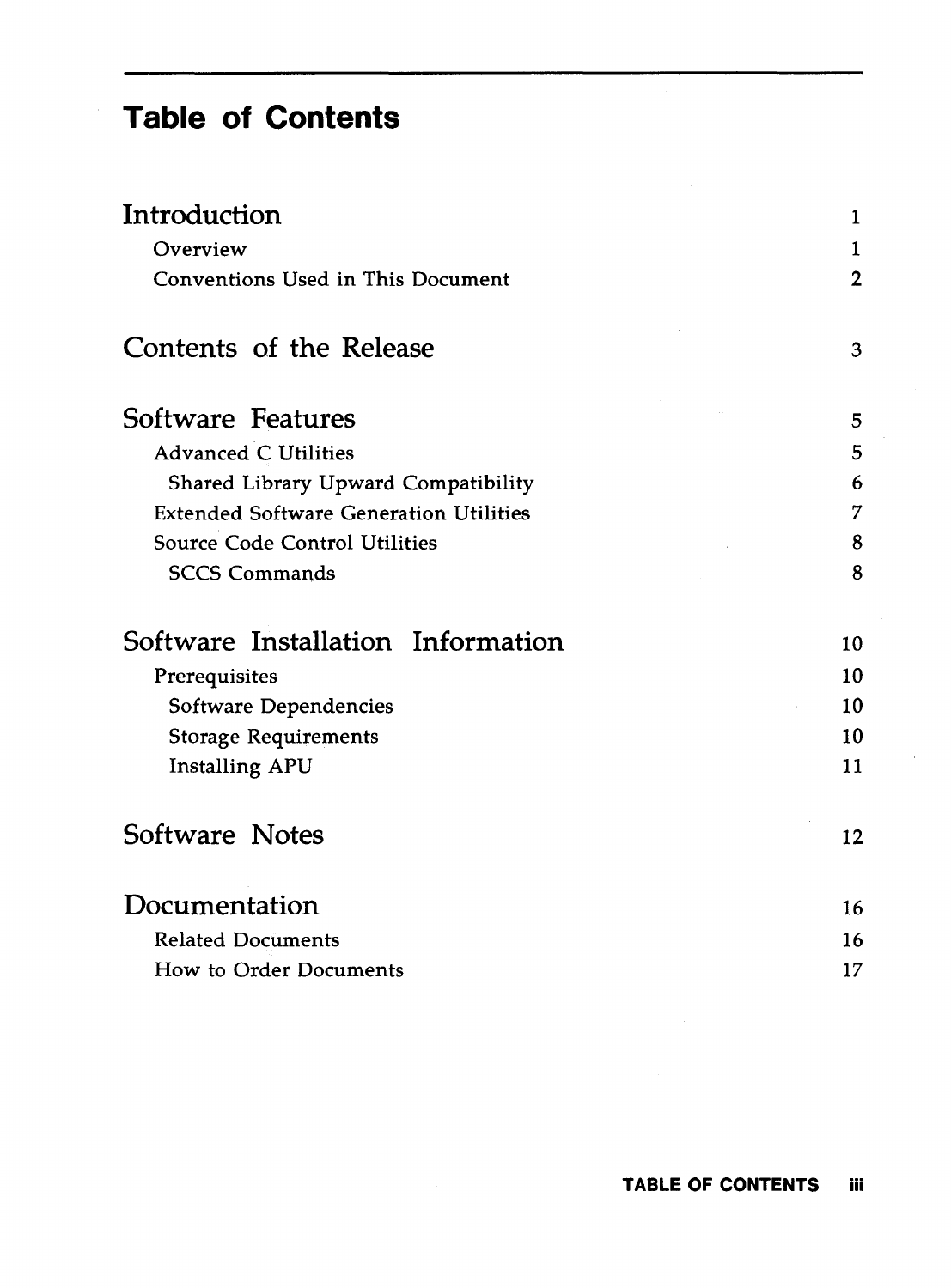$\left\langle \cdot \right\rangle$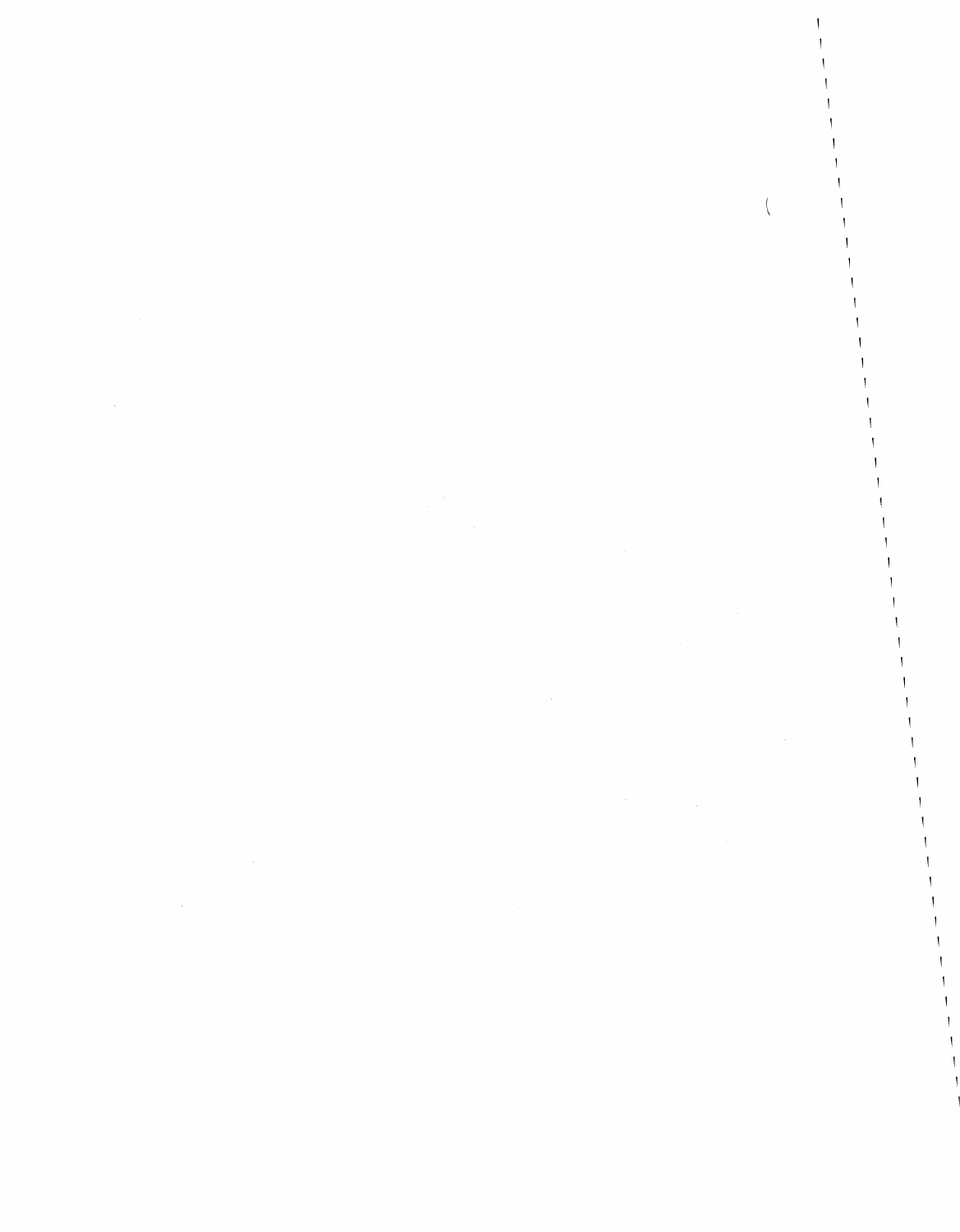# **List of Figures**

| Figure 1: Advanced C Utilities                   |  |
|--------------------------------------------------|--|
| Figure 2: Extended Software Generation Utilities |  |
| Figure 3: Source Code Control Utilities          |  |

 $\gamma$  ,  $\gamma$  ,  $\gamma$  ,  $\alpha$  opens  $\frac{1}{2} \frac{m_{\rm{p}}}{\sigma_{\rm{p}}^2}$  .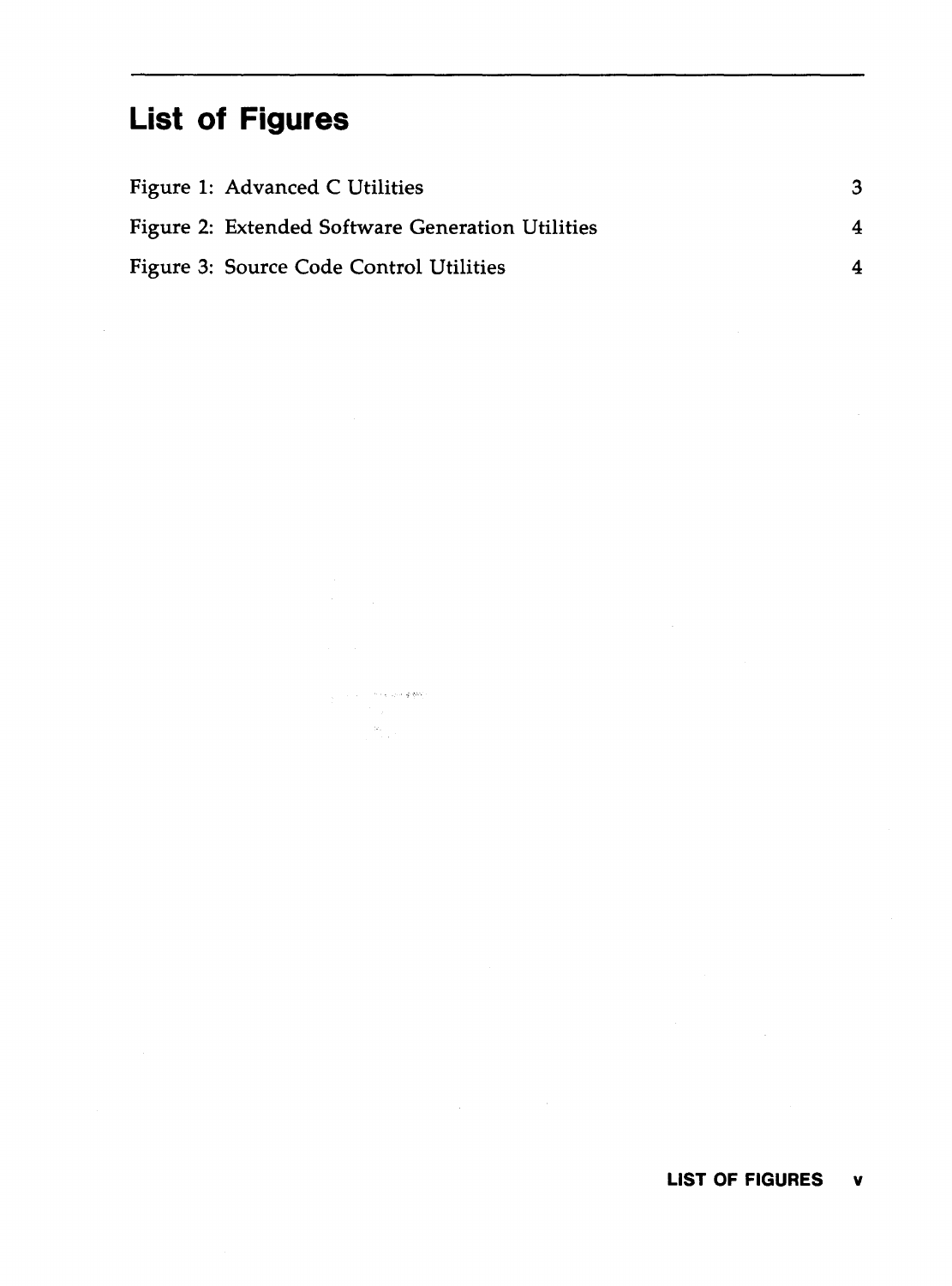$\left| \right|$  $\mathcal{L}^{\text{max}}_{\text{max}}$  and  $\mathcal{L}^{\text{max}}_{\text{max}}$  $\sim 4$  .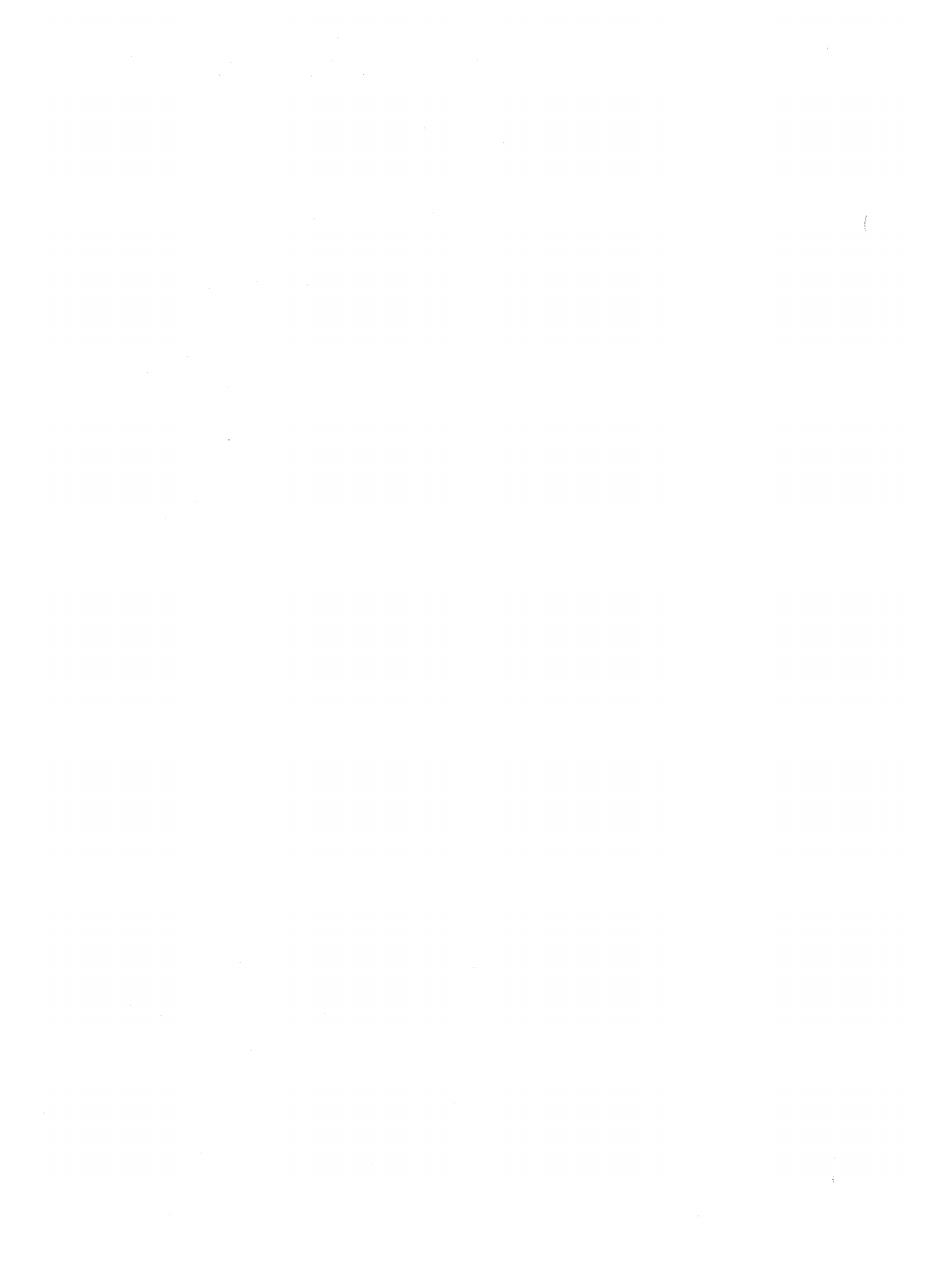# **Introduction**

## **Overview**

These *Release Notes* contain information about the Advanced Programming Utilities (APU). APU is a set of tools that are useful to programmers who

- $\blacksquare$  do extensive programming in the C language,
- $\blacksquare$  need tools to do advanced programming and symbolic debugging,
- $\blacksquare$  want to create shared libraries,
- or work in an environment where it is necessary to track and maintain versions of files and programs.

APU includes the following packages:

- Advanced C Utilities, containing tools such as cxref, ctrace, cflow, and lint for the C language programmer, plus libraries, and mkshlib (to create shared libraries)
- Extended Software Generation Utilities, containing tools such as  $m4$ (a macro processor), yacc (Yet Another Compiler-Compiler), sdb (a symbolic debugger), lex (a generator of lexical analyzers), and make (a program construction tool)
- Source Code Control Utilities (SCCS), a system used to track changes made to files and to maintain a record of all versions

APU runs on any model of the AT&T 3B2 Computer running UNIX System V Release 2.0 or later releases.

These *Release Notes* contain the installation procedure for APU, a description of available documentation, technical information, and a description of new features.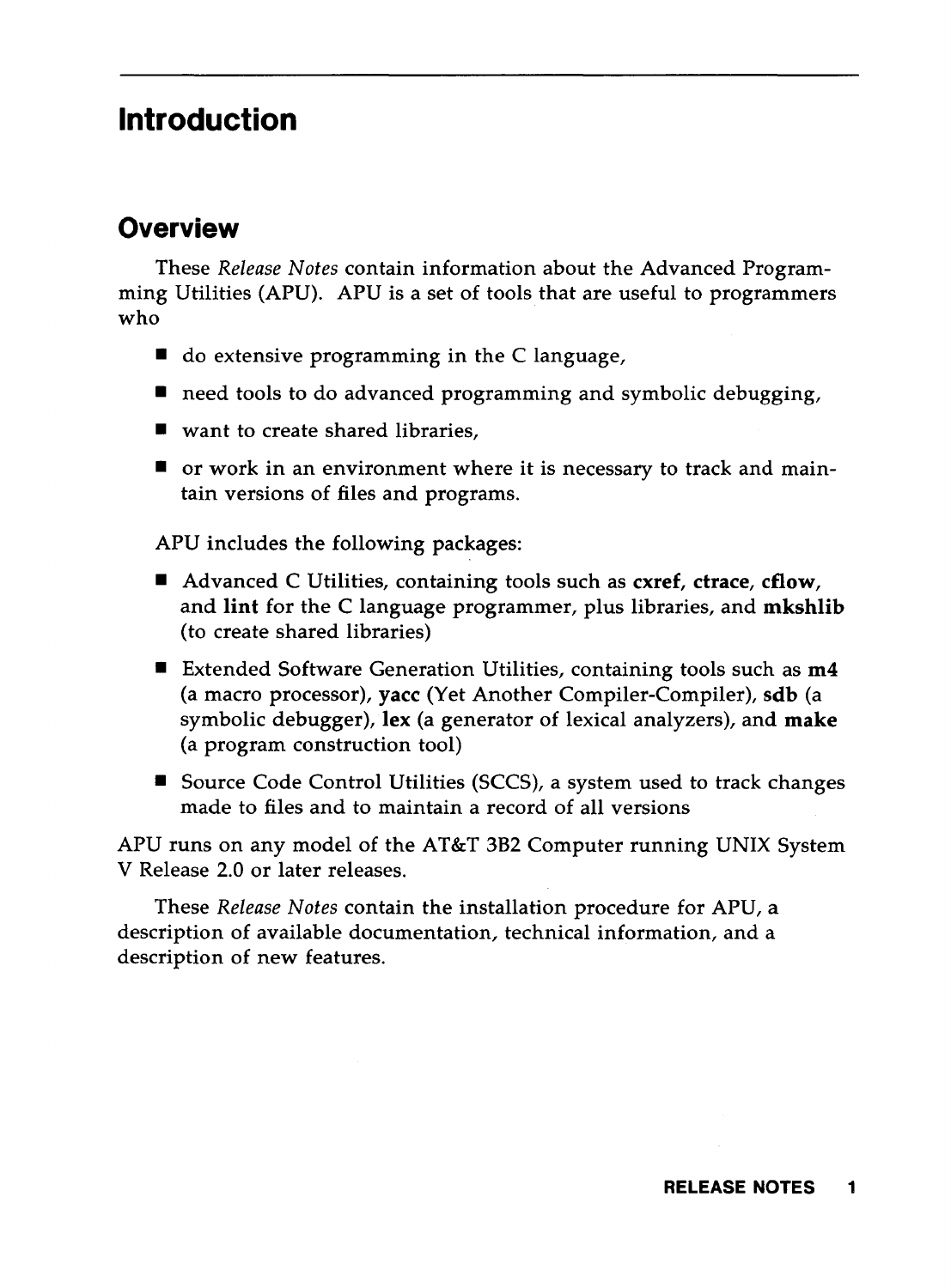## **Conventions Used in This Document**

In this document, certain typesetting conventions are followed when command names, command line format, files, and directory names are described. There are also conventions for displays of terminal input and output.

- You must type words that are in **bold** font exactly as they appear.
- *Italic* words are variables; you substitute the appropriate values. These values may be file names or they may be data values.
- CRT or terminal output and examples of source code are presented in constant-width font.
- $\blacksquare$  In output and source code examples, a backslash  $\langle \rangle$  at the end of a line indicates that the line wraps around without a break.
- A command name followed by a number, for example,  $\text{prof}(1)$ , refers you to that command's manual page, where the number refers to the section of the manual. These manual pages appear in the *Programmer's Reference Manual,* unless otherwise noted.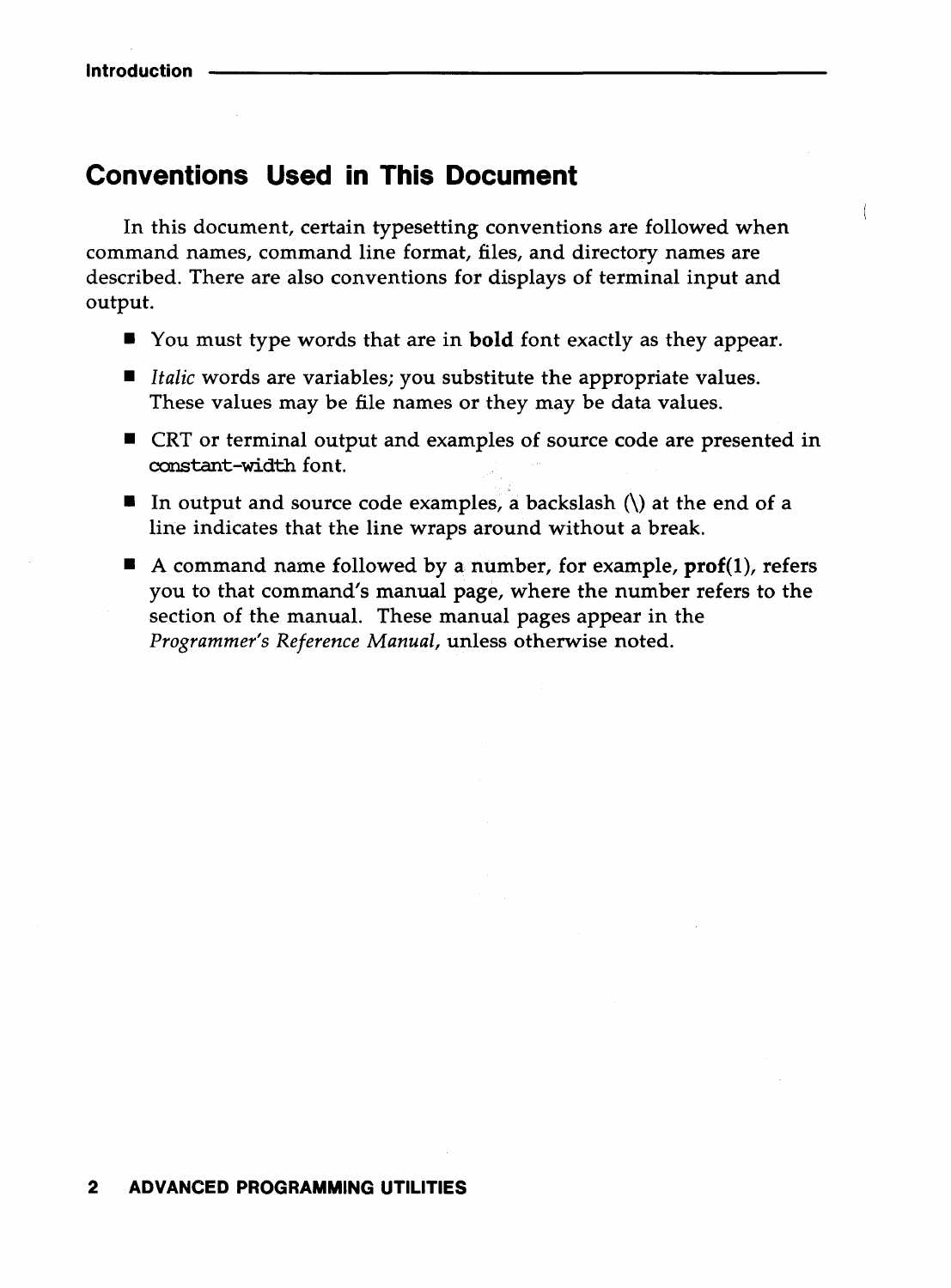# **Contents of the Release**

APU comes on three diskettes:

- Advanced C Utilities, Issue 4, on 1 diskette
- Extended Software Generation Utilities, Issue 4, on 1 diskette
- $\blacksquare$  Source Code Control Utilities, on 1 diskette

The directory structure and files are presented in the following tables.

| <b>DIRECTORY</b> | <b>FILES</b>                              |                                                |                                          |                |
|------------------|-------------------------------------------|------------------------------------------------|------------------------------------------|----------------|
| /bin             | mkshlib                                   |                                                |                                          |                |
| /usr/bin         | cb<br>cflow                               | <sub>ctc</sub><br>ctcr                         | ctrace<br>cxref                          | lint<br>regcmp |
| /usr/lib         | dag<br>flip<br>lint1<br>lint <sub>2</sub> | llib-lc<br>llib-lc.ln<br>llib-lm<br>llib-lm.ln | llib-port<br>llib-port.ln<br>lpfx<br>nmf | xcpp<br>xpass  |
| /usr/lib/ctrace  | runtime.c                                 |                                                |                                          |                |
| /usr/options     | acu.name                                  |                                                |                                          |                |

Figure 1: Advanced C Utilities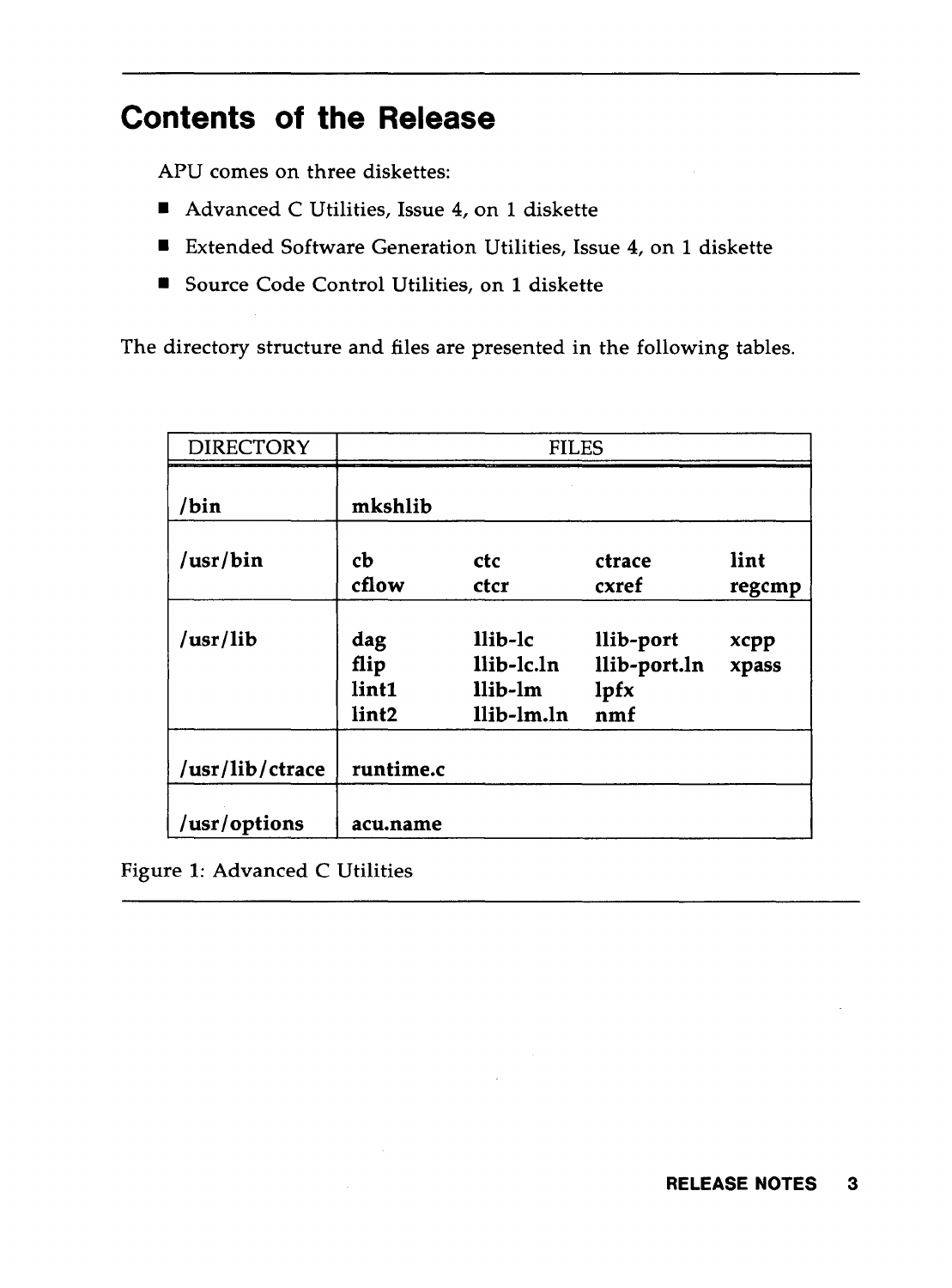| <b>DIRECTORY</b> | <b>FILES</b>     |                |                 |
|------------------|------------------|----------------|-----------------|
| /usr/bin         | lex<br>mcs       | prof<br>sdb    | yacc            |
| /usr/lib         | libg.a<br>libl.a | liby.a<br>sdbp | sdbs<br>yaccpar |
| /usr/lib/lex     | ncform           | nrform         |                 |
| /usr/options     | esg.name         |                |                 |
| /bin             | make             |                |                 |
| /etc             | install          |                |                 |

 $\overline{(\ }$ 

Figure 2: Extended Software Generation Utilities

| <b>DIRECTORY</b> | <b>FILES</b>                  |                              |                                |                                         |
|------------------|-------------------------------|------------------------------|--------------------------------|-----------------------------------------|
| /usr/bin         | admin<br>cdc<br>comb<br>delta | get<br>prs<br>rmdel<br>sact  | sccsdiff<br>unget<br>val<br>VC | what                                    |
| /usr/lib/help    | ad<br>bd<br>cb<br>cm          | cmds<br>CO.<br>de<br>default | ge<br>he<br>prs<br>rc          | un<br>ut<br>VC<br>lib/help<br>lib/help2 |
| /usr/options     | sccs.name                     |                              |                                |                                         |

Figure 3: Source Code Control Utilities

#### 4 ADVANCED PROGRAMMING UTILITIES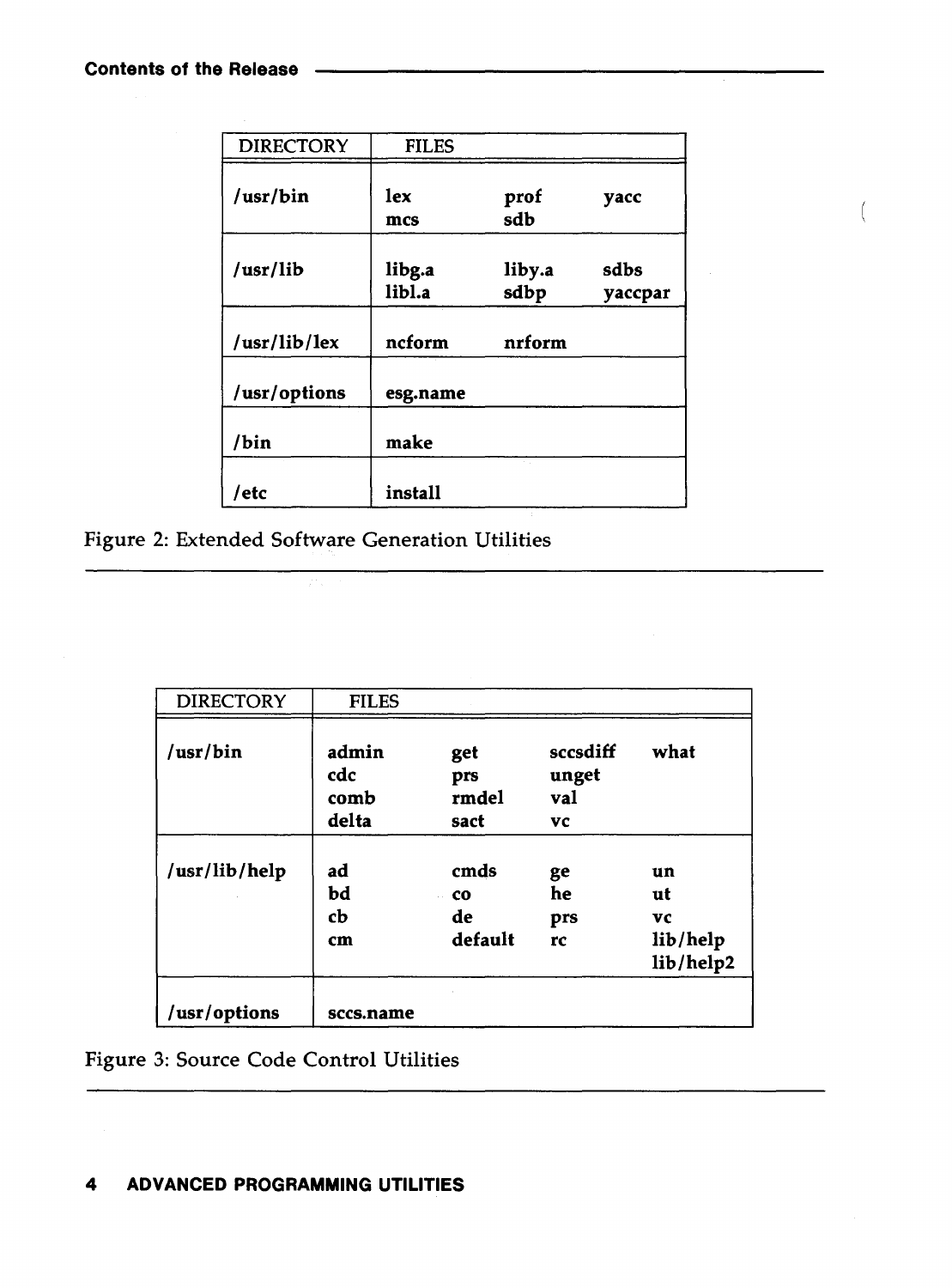# **Software Features**

The following paragraphs contain brief descriptions of the features and some of the commands in this issue of APU. You may be familiar with some of these features, while others may be new to you. Even though this is the first release in which all of these features are part of the same product, most of these features have been available in other software packages.

## **Advanced C Utilities**

Below are some of the Advanced C Utilities and their functions:

| cxref  | is a C cross-reference listing generator             |
|--------|------------------------------------------------------|
| ctrace | is a statement-by-statement execution trace facility |
| cflow  | produces a graph of program dependencies             |
| lint   | detects faulty and non-portable code.                |
| cb     | displays the structure of code                       |
|        | regcmp compiles regular expressions                  |

All of these tools are described in the *UNIX System V Programmer's Guide* and the *UNIX System V Programmer's Reference Manual.* 

The Advanced C Utilities package also contains mkshlib(l) (make shared library), which is used to create a shared library. Shared libraries are a feature of UNIX System V Release 3.0 that allow several a.out files to simultaneously use the same object code. The mkshlib command has options that allow you to specify the shared library specification file (which contains all the information necessary to build the shared library) and to name the host and target shared libraries. mkshlib and the shared library feature are described in detail in the "Shared Libraries" chapter of the *UNIX System V Progrqmmer's Guide.*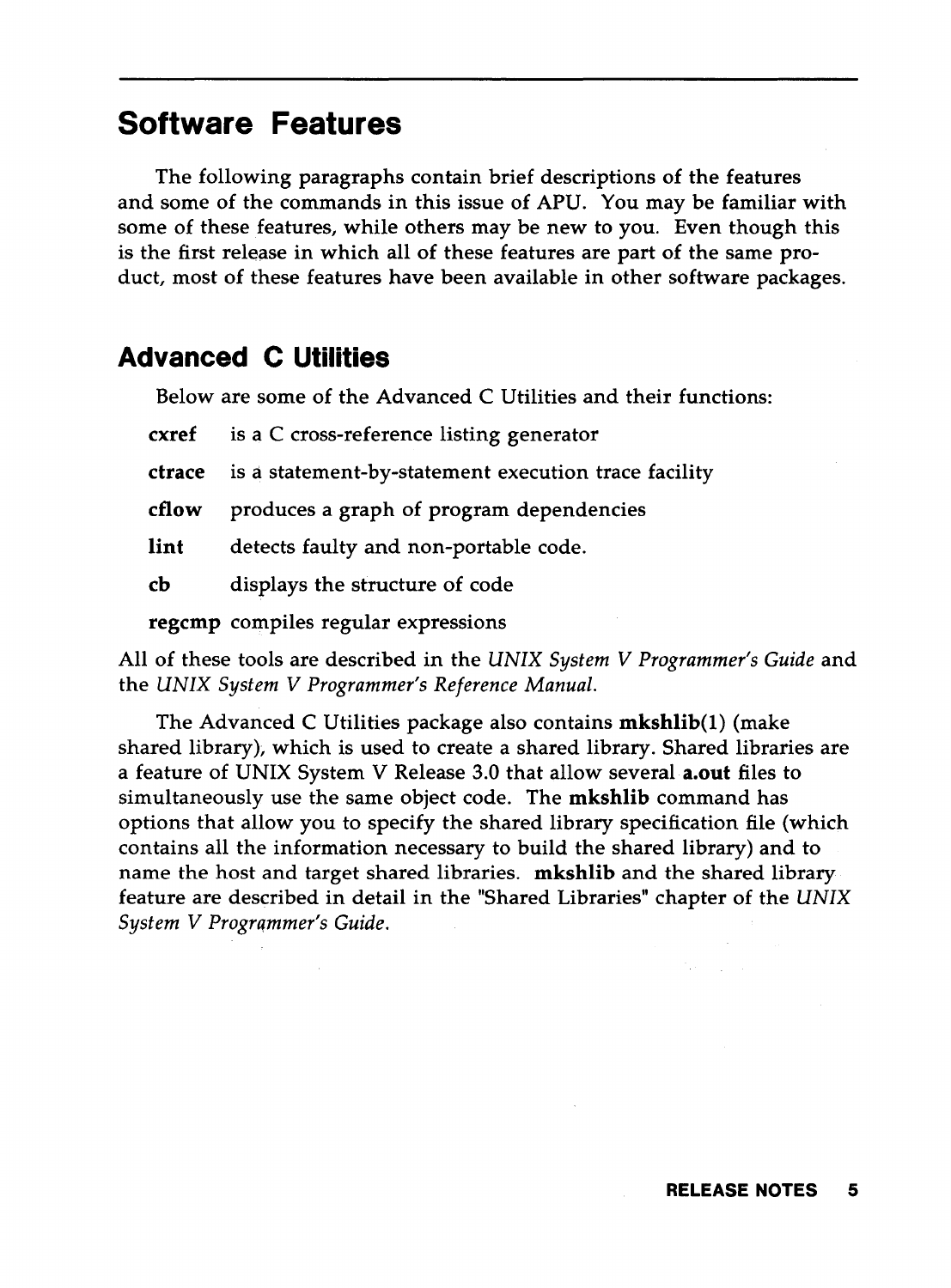#### **Shared Library Upward Compatibility**

Shared library compatibility is an important issue. These paragraphs explain how to build upward-compatible shared libraries. For more detailed information, see the "Shared Libraries" chapter in the *UNIX System V Programmer's Guide.* 

#### **Comparing Previous Versions of the Library**

Shared library developers normally want newer versions of a library to be compatible with previous ones. **a.out** files will not execute properly otherwise. There are procedures that let you check libraries for compatibility. In these tests, two libraries are said to be compatible if their exported symbols have the same addresses.

To compare two target shared libraries, we look at their symbols and delete everything except external symbols. Then we create lists of symbol names and values for the new and old libraries, and compare the symbol values to identify differences.

If all symbols in the two libraries have the same values, the libraries are compatible. If some symbols are different, the two libraries may be incompatible. The procedure for comparing shared libraries outlined above is explained in detail in the "Shared Libraries" chapter of the *UNIX System V Programmer's Guide.* 

#### **Dealing With Incompatible Libraries**

When you determine that two libraries are incompatible, you have to deal with the incompatibility. You can rebuild all the **a.out** files that use your library, or you can give a different target path name to the new version of the library. The host and target path names are independent, so you don't have to change the host library path name. New **a.out** files will use your new target library, but old **a.out** files will continue to access the old library.



You should try to avoid multiple library versions. If too many copies of the same shared library exist, they might actually use more disk space and more memory than the equivalent relocatable version would have.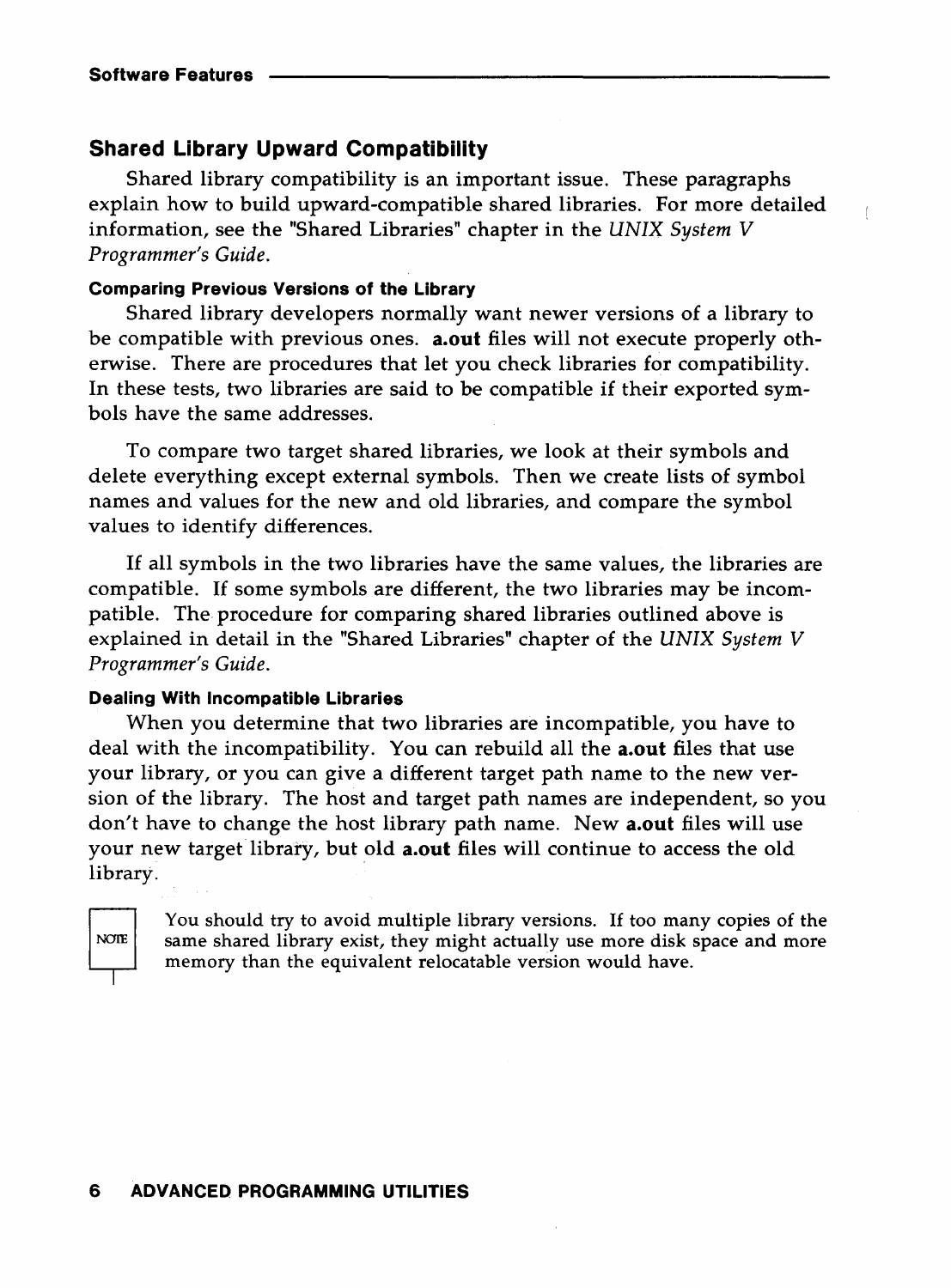## **Extended Software Generation Utilities**

The following list describes some of the tools in the Extended Software Generation Utilities package:

- $\blacksquare$  mcs(1) is used to manipulate the .comment sections in object files. (.comment sections are created by #ident.) mcs can be used to delete, print, compress, or add to .comment sections.
- $\blacksquare$  The symbolic debugger,  $\text{sdb}(1)$ , is used to examine C language executable files and core files and provides a controlled environment for their execution. When testing C language programs symbolically, breakpoints can be set at executable lines of the source code. These breakpoints force the program to pause at the specified point so that an inspection can be made of the current state of the program.
- **The make**(1) program helps users build and maintain up-to-date versions of programs. make simplifies the job of keeping track of which files depend on other files, recently modified files, files that need recompiling after changes, and the sequence of operations needed to make a new version of a program.
- **lex**(1) generates programs to be used in simple lexical analysis of text. lex reads a file containing specifications of strings to be matched and associated C code. Whenever the lexical analyzer produced by lex matches a specified string in its input, it executes the associated C code.
- **u** yacc(1) (Yet Another Compiler-Compiler) is a software tool that accepts an LALR(l) grammar specification and associated C code fragments that represent actions to be taken when a found grammar rule is reduced.

For more information about these commands, see the *UNIX System V Programmer's Guide* and the *UNIX System V Programmer's Reference Manual.*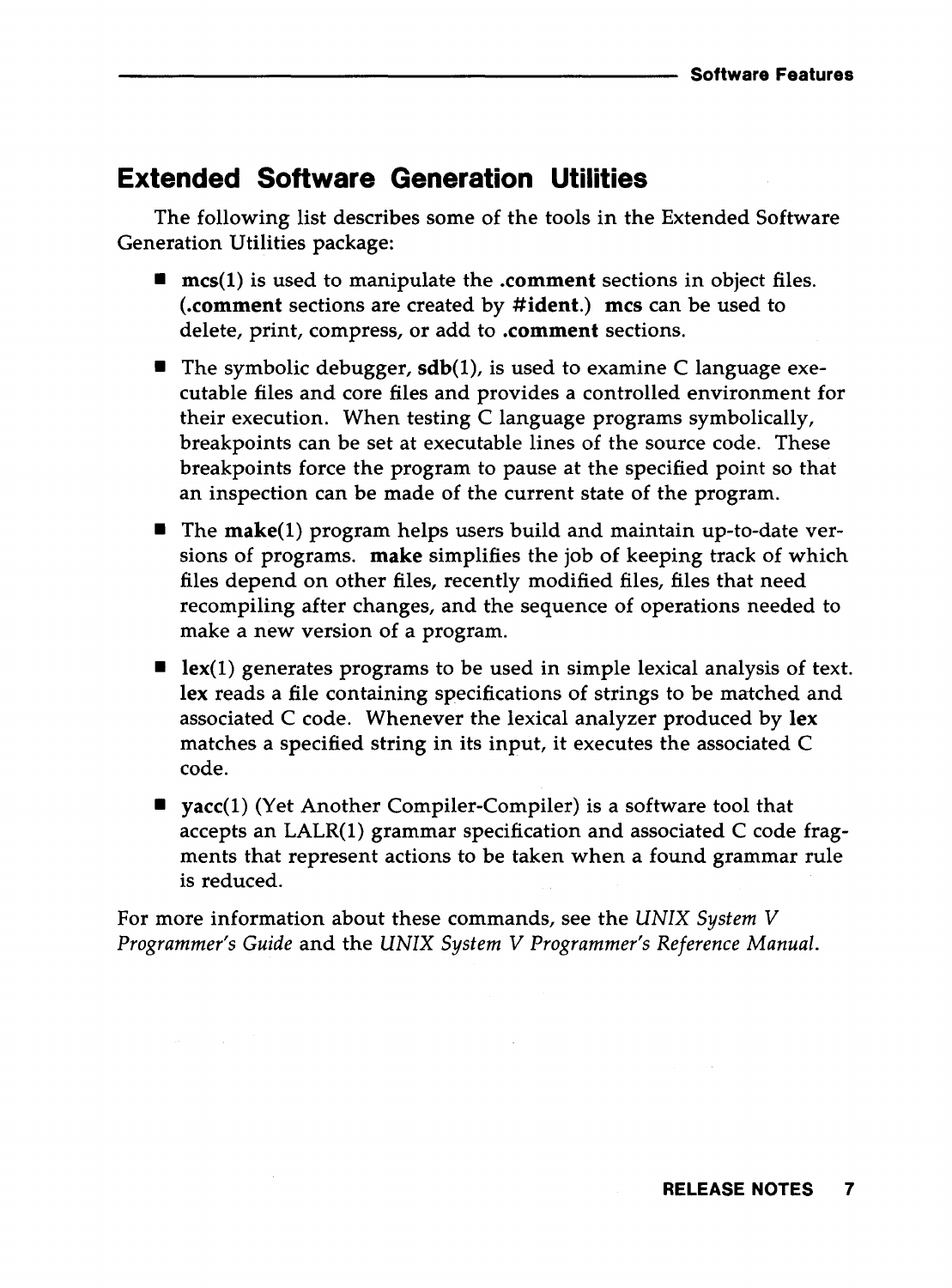#### Source Code Control Utilities

The Source Code Control System (SCCS) can be used to record all enhancements and changes to files, along with comments on each version, to maintain a history of the changes made. Some SCCS functions are

- $\blacksquare$  retrieving any recorded version of a file with comments,
- $\blacksquare$  storing a new version of a file,
- $\blacksquare$  and comparing two versions of an SCCS file.

SCCS takes custody of a file and, when changes are made, identifies and stores them in the file with the original source code and/or documentation. As other changes are made, they too are identified and retained in the file. Each separate set of changes is called a delta. History data can be stored with each version: why the changes were made, who made them, when they were made.

Retrieval of the original or any set of changes is possible. Any version of the file as it develops can be reconstructed for inspection or additional modification.

#### SCCS Commands

Here is a list of SCCS commands:

| get   | retrieves versions of SCCS files                                                                        |
|-------|---------------------------------------------------------------------------------------------------------|
|       | unget undoes the effect of a get $-e$ prior to the file being delta'd                                   |
| delta | applies deltas (changes) to SCCS files and creates new versions                                         |
|       | admin initializes SCCS files, manipulates their descriptive text, and<br>controls delta creation rights |
| prs   | prints portions of an SCCS file in user specified format                                                |
| sact  | prints information about files that are currently out for edit                                          |
| help  | gives explanations of error messages                                                                    |
| rmdel | removes a delta from an SCCS file. Allows removal of deltas<br>created by mistake                       |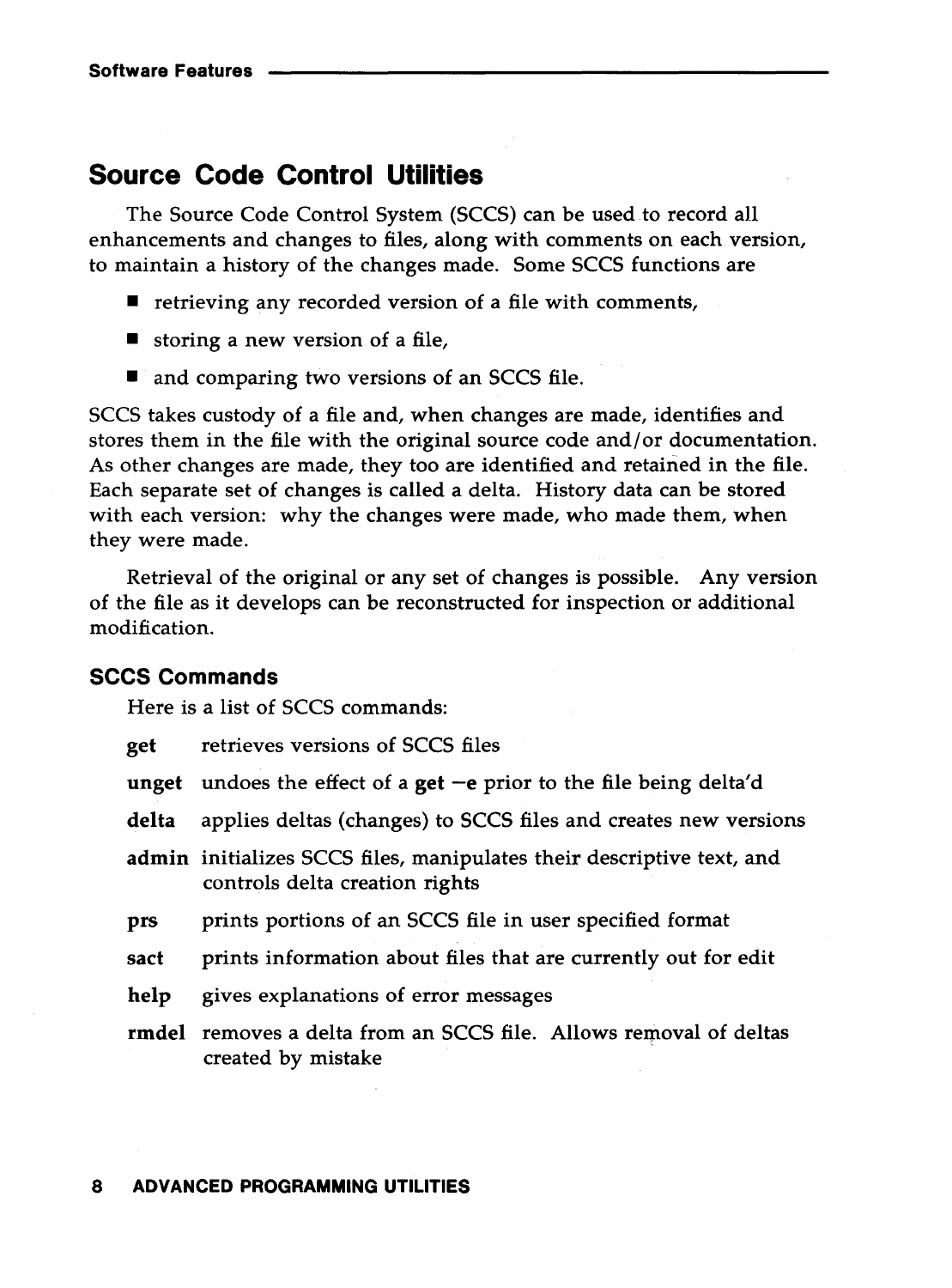- cdc changes the commentary associated with a delta
- what searches any UNIX System file(s) for all occurrences of a special pattern and prints out what follows it. Useful in finding identifying information inserted by the get command

sccsdiffshows differences between any two versions of an SCCS file

- comb combines consecutive deltas into one to reduce the size of an SCCS file
- val validates an SCCS file
- vc a filter that may be used for version control

For instructions on how to use SCCS and detailed descriptions of SCCS commands, see the "Source Code Control System" chapter in the *UNIX System V Programmer's Guide.*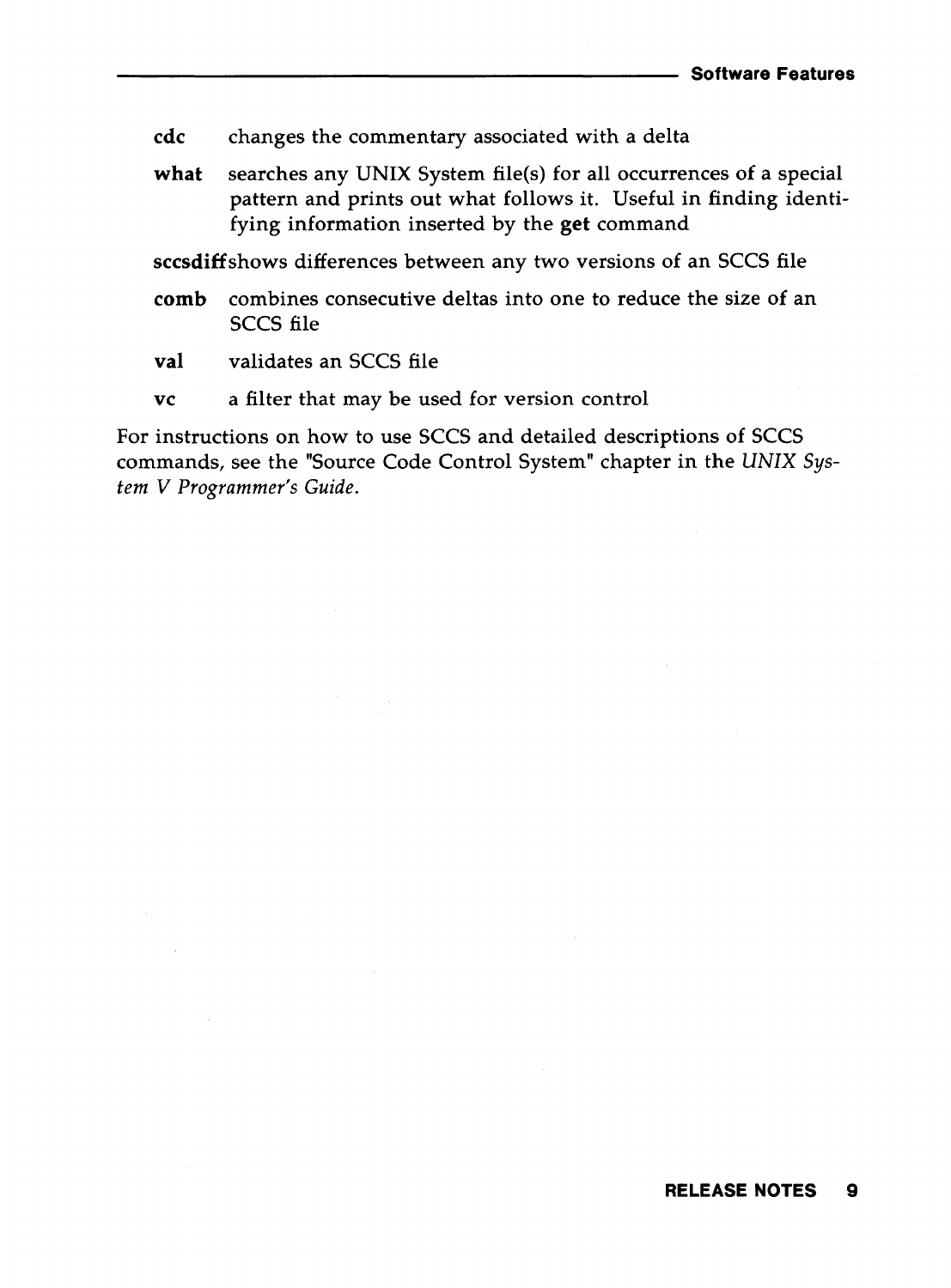# **Software Installation Information**

You will use the System Administration menu command, sysadm, to install the Advanced Programming Utilities on your 3B2 Computer.

## **Prerequisites**

The following paragraphs describe CPLU storage requirements and software dependencies.

#### **Software Dependencies**

Before you can install and use APU, you must have installed the Directory and File Management Utilities. Also, if your operating system is UNIX System V Release 3.0 or a later release, you must have installed the System Header Files that came with your operating system.

Issue 1 of APU will be supported on systems running UNIX System V Release 2.0 or later releases. However, the mkshlib command will only work on UNIX System V Release 3.0 and later releases, which support the shared library feature.

#### **Storage Requirements**

You must meet the following requirements before you begin installation.

- **E** Memory requirements. The minimum memory requirement for the APU is 420K of main memory .
- **E** Storage space. There must be six megabytes of free disk storage. Installation will fail if there isn't adequate storage space. You can use the  $df(1M)$  command to check free disk storage.

You need to have about 250 blocks of free space in your root directory  $(1)$ , and about 3000 blocks of free storage in /usr.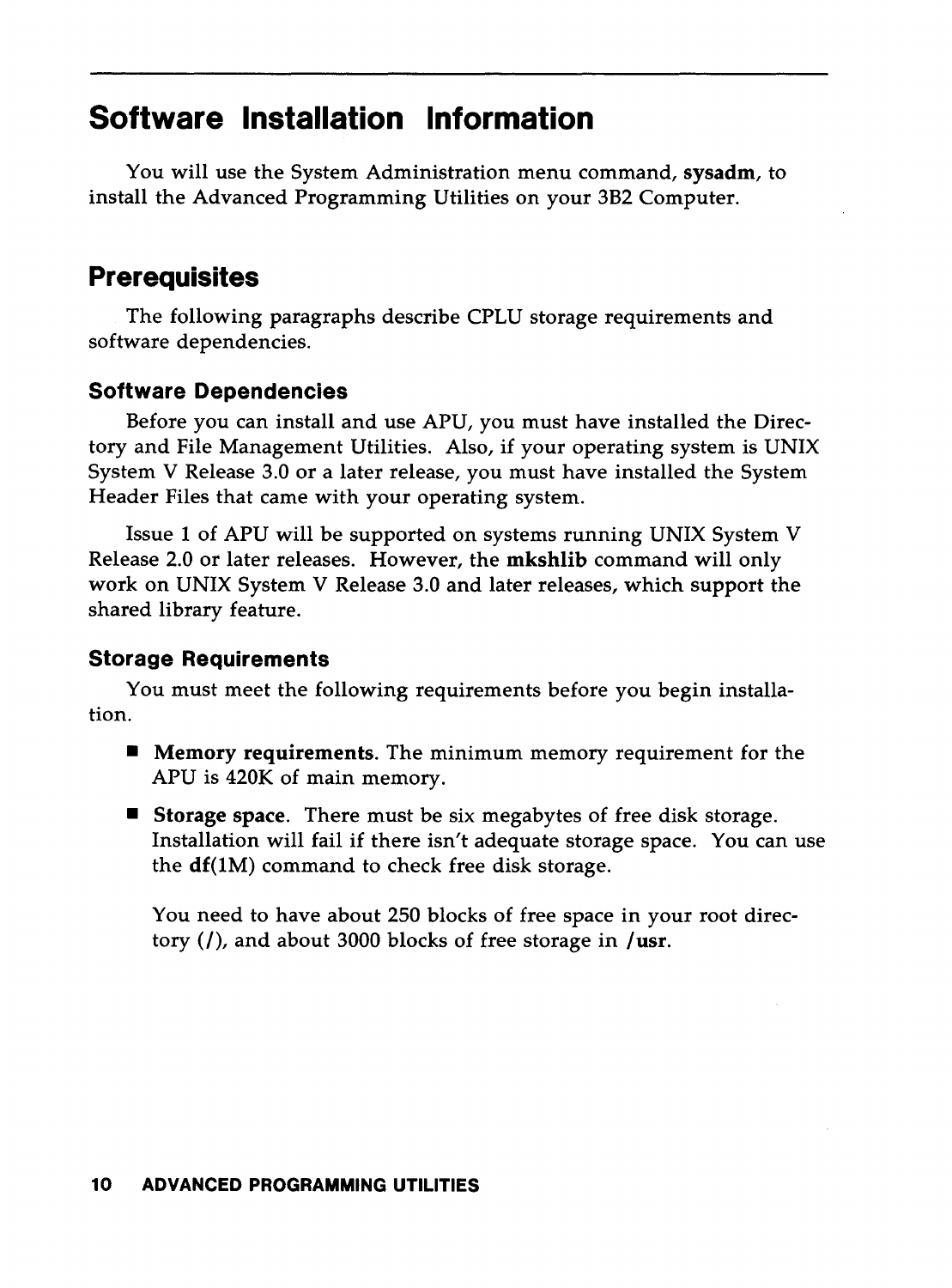#### Installing APU

1. Make sure / $usr$  is mounted. Type mount to see what is mounted. If lusr has not been mounted, mount it with the mount command

mount *Idev/dsk/cXdYsZ* lusr

where  $X$  is replaced by the controller number,  $Y$  is replaced by the drive number, and Z is replaced by the section or slice number where  $\ell$ usr is to be mounted.

2. Type the following command line:

#### sysadm installpkg

This executes the system administration subcommand installpkg.

- 3. Insert the first floppy diskette in the Extended Software Generation Utilities set and press RETURN as instructed. After all the utilities on the first diskette have been installed, you will see a message that tells you to remove the first diskette and insert the next one. When you have repeated this procedure for all the diskettes in the package, you will see a message telling you to type q to signal the last diskette in the package.
- 4. Repeat the procedure for the Advanced C Utilities package and, finally, the Source Code Control Utilities package.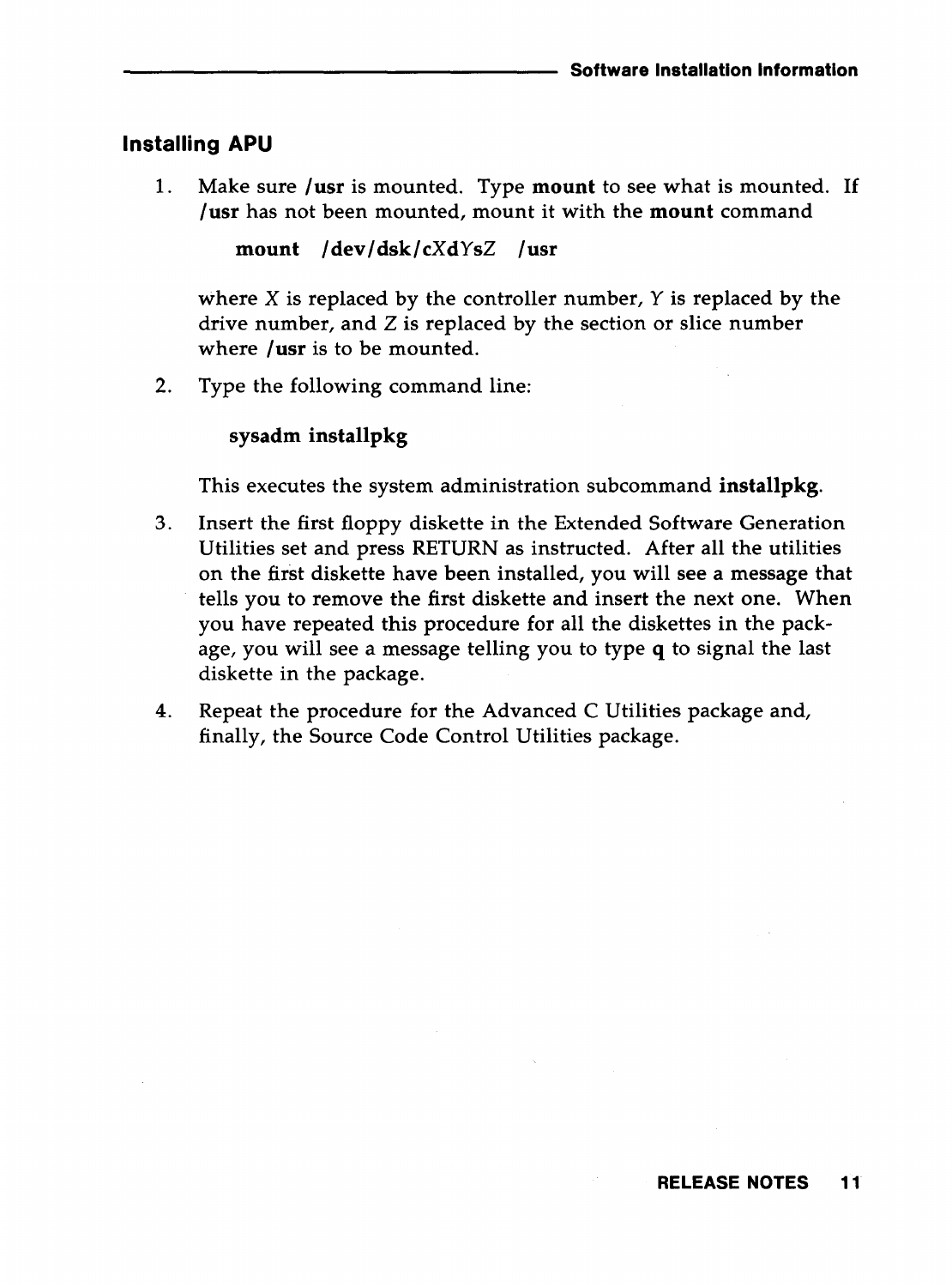# **Software Notes**

This section lists points of interest and workarounds that programmers might need to know about.

- 1. Functions that use floating point may not be placed in a userdefined shared library. Applications that build their own shared libraries must arrange to place floating point code in a non-shared portion of the host archive shared library.
- 2. The command  $mcs d$  will corrupt a.outs and object files where the comment section is not the last section. Use  $mcs - d - ax$  instead.
- 3. When compiling C programs that are the output of ctrace, expect to see warning messages of the form:

"/usr/lib/ctrace/runtime.c", line nnm warning: illegal pointer canbination, op =

4. The following C library functions do not have lint library definitions:

| mkdir()     | opendir()     | fpsetmask()   |
|-------------|---------------|---------------|
| rmdir()     | readdir()     | fpsetround()  |
| sigset()    | closedir()    | fpsetsticky() |
| sighold()   | telldir()     | isnand()      |
| sigignore() | seekdir()     |               |
| sigrelse()  |               | getutent()    |
| sigpause()  | lockf()       | getutid()     |
| getmsg()    | cfree()       | getutline()   |
| putmsg()    |               | pututline()   |
| poll()      | fpgetmask()   | endutent()    |
| dup2()      | fpgetround()  | setutent()    |
| getdents()  | fpgetsticky() | utmpname()    |

5. The following C library functions have incorrect lint library definitions:

setvbuf signal

6. The files /usr/options/acu.name and /bin/mkshlib are not removed when the Advanced C Utilities diskette is un-installed.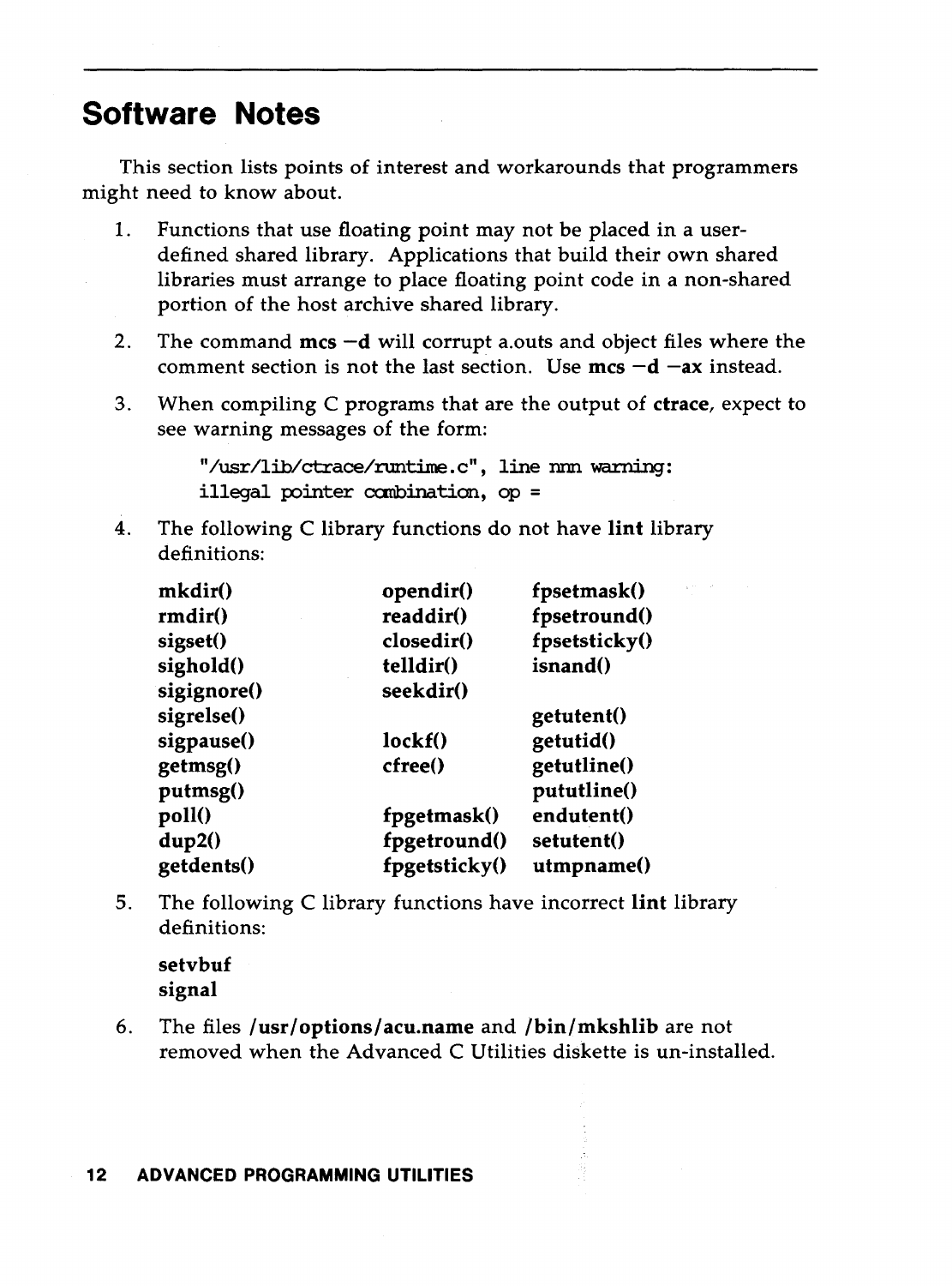7. On UNIX System V Release 2.0 systems, sdb might look as though it has failed at startup. This is due to the kernel sending a signal to the process when it queries the kernel about its floating point capability. sdb reports something like:

```
Bad System Call (12) (sig 12) 
 at 
fpstart1.c: No such file or directory 
Ox808????? in sys3b:No lines in file
```
When this message appears, type c to continue.

- 8. In early issues of some C compilation systems, all relocatable object files (.0 files) produced by the assembler and relocated object files (a.out files) produced by the link editor had only three sections: .text, .data, and .bss. However, the assembler in Issue 4 of the C Programming Language Utilities can generate object files with an arbitrary number of sections in an arbitrary order; and the link editor can generate an arbitrary number of sections. This is because of the following features:
	- o Addition of a .comment section in most object files. (See "#ident Preprocessor Directives" in this document.)
	- o Elimination of zero-length .bss or .data sections in.o files. This change was introduced to enhance performance of the compilation process.
	- o Addition of any number of user-defined sections for specialpurpose applications, such as initialization code in some compilation systems.

Some programs make assumptions about the number of sections in .0 and a.out files. If you use Issue 4 of the C Programming Language Utilities to compile these programs, you should first change the programs so that they read the number of sections in the files. You can do this by reading in the file header using  $ldf$ hread $(3X)$  and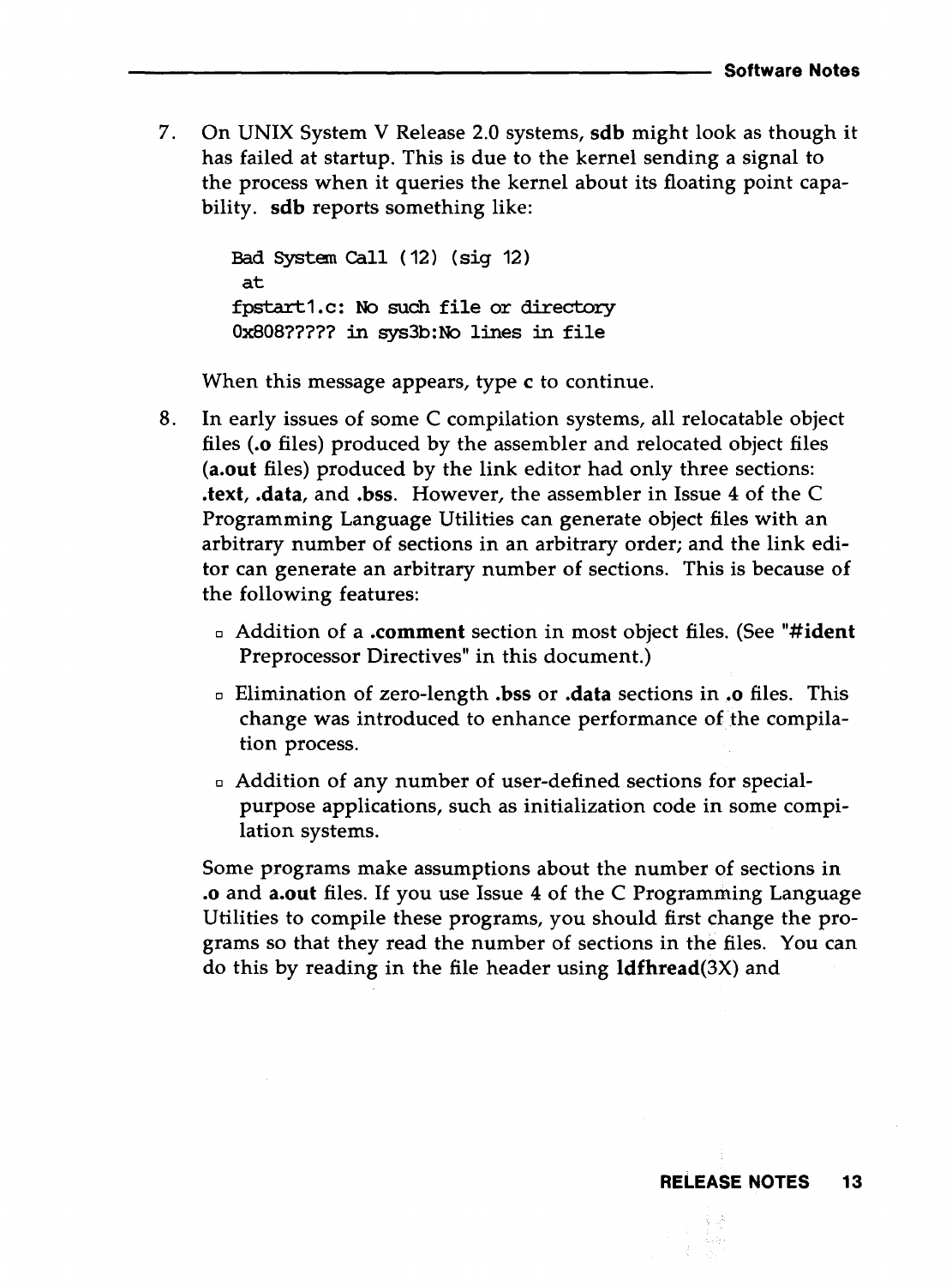examining the f nscns field of the file header. See filehdr(4) and Idfhread(3X) for details.

For example, if you are writing installable device drivers, you should keep in mind that some versions of the lboot program (which makes a bootable UNIX System from the kernel and driver modules) assume that the installable drivers have three sections. You need to do two things to your driver's object files before running lboot:

 $D$  Dse the mcs(1) command, as shown:

mcs -d *drivername.o* 

This will delete the .comment section from the .0 file.

 $\circ$  Add a .bss section to the .o file using the ld command, as shown:

ld -r *drivername.o* -0 *drivername* 

This takes *drivername.o* and produces the relocatable object *drivername,* attaching an empty .bss section to the input file.

If you are using Basic 1.0 and linking .0 files created from C source files, you should follow this same procedure.

- 9. You should not use sdb to debug any process which uses shared libraries.
- 10. The following table lists argument/return value types that have changed. (In the second column, the entry "arg2" means "the second argument to the function," "arg3" means "the third argument," etc.)

| <b>Function Name</b> | Argument         | Changed<br>From | -->           | To     |
|----------------------|------------------|-----------------|---------------|--------|
| fread                | arg <sub>2</sub> | int             | -->           | size t |
| fwrite               | arg2             | int             | $\rightarrow$ | size t |
| strncat              | arg3             | int             | $\rightarrow$ | size t |
| strncmp              | arg3             | int             | $\rightarrow$ | size_t |
| strncpy              | arg3             | int             | -->           | size t |
| ctime                | arg1             | long            | -->           | time t |
| localtime            | arg1             | long            | $\rightarrow$ | time_t |
| gmtime               | arg1             | long            | $\rightarrow$ | time_t |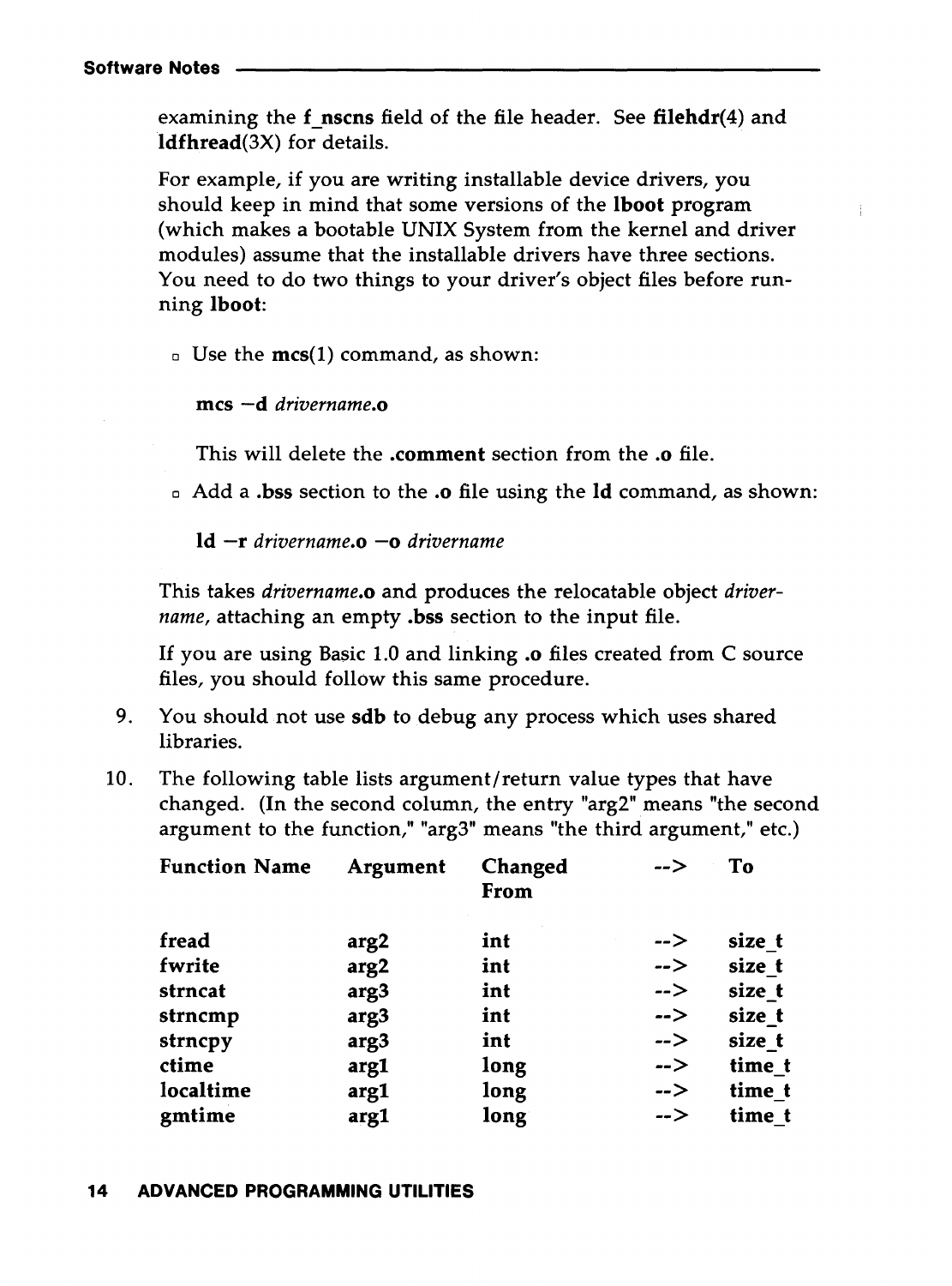For definitions of the new argument value types, use

#### **#include < sys/types.h** >

11. The **mkshlib** command does not accept full path names for the **-h**  options. It assumes the current directory and prepends the current working directory to the modifier of -h.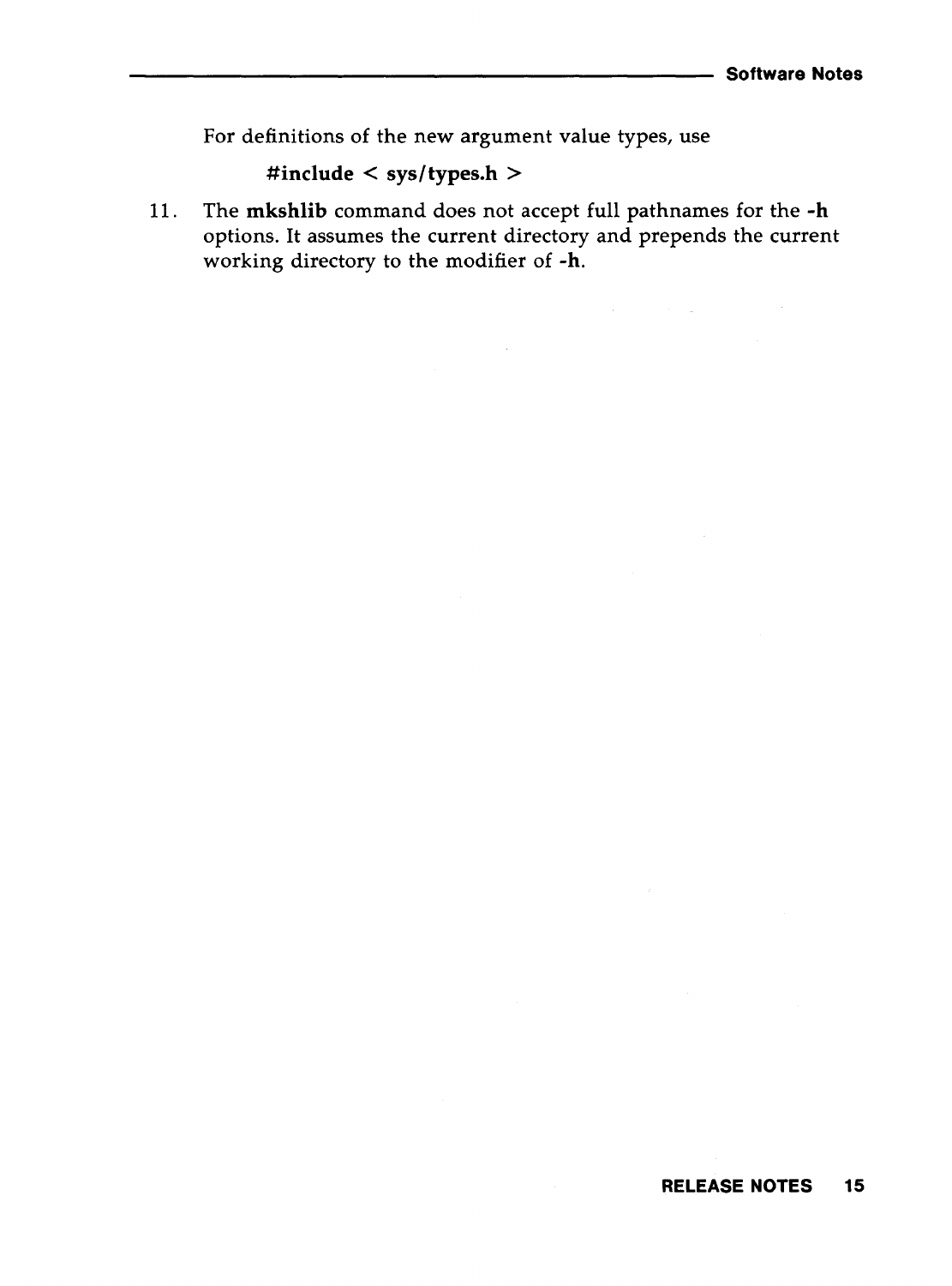## **Documentation**

These *APU Release Notes* (select code 307-184) come with APU. The *Release Notes* contain a description of APU and its main features, installation information, prerequisites, and storage requirements.

## **Related Documents**

The following documents contain more information about features of APU and can be ordered as described in the next section.

- 1. The C *Programming Language Utilities Issue* 4 *and Advanced Programming Utilities Issue* 1 *Product Overview* (select code 307-182) contains a brief technical description of the C Programming Language Utilities, Issue 4, and the Advanced Programming Utilities Issue 1. The *Product Overview* is especially useful for new users.
- 2. The *UNIX System V Programmer's Guide* (select code 307-225) contains descriptive information about SCCS (Source Code Control System), the Link Editor Specification Language, yace, **lex, make,** the symbolic debugging program **sdb,** shared libraries, programming on a UNIX System, the C language and associated libraries, the C compiler, and much more.
- 3. The *UNIX System V Programmer's Reference Manual* (select code 307- 226) contains reference material in the form of manual pages for programming commands, system calls, subroutines, libraries, file formats, macro packages, and character-set tables.
- 4. The C *Programmer's Handbook* (select code 307-135) contains reference material for the C language. Topics covered include syntax, data types, operators and expressions, statements, functions, declarations, program structure, libraries, formatted input/output, and portable C programs.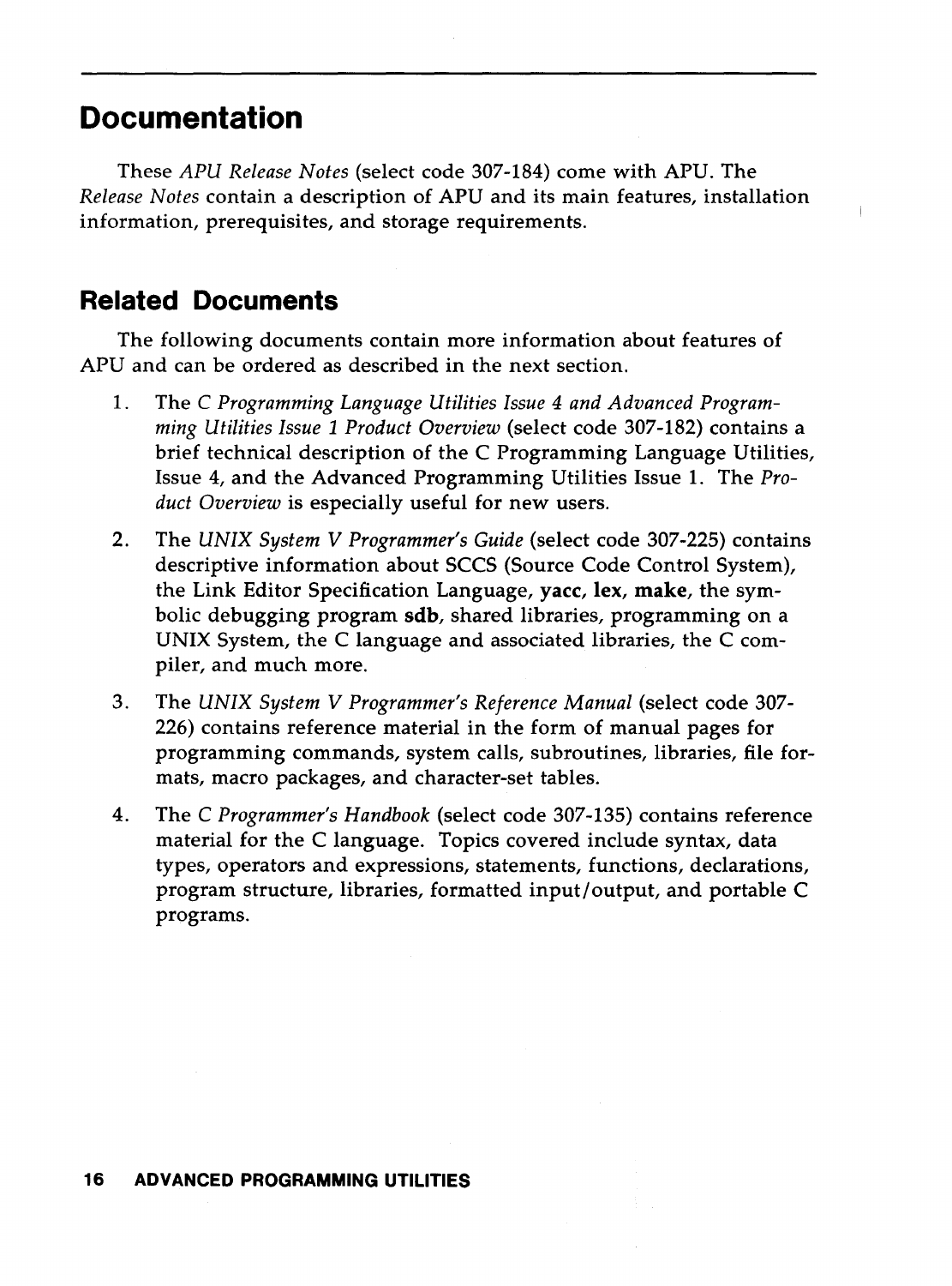## **How to Order Documents**

Additional copies of any document or optional documents can be ordered by calling AT&T Customer Information Center (CIC):

1-800-432-6600 (toll free within the continental United States)

1-317-352-8556 (outside the continental United States)

or by writing to:

AT&T Customer Information Center Customer Service Representative P. O. Box 19901 Indianapolis, Indiana 46219